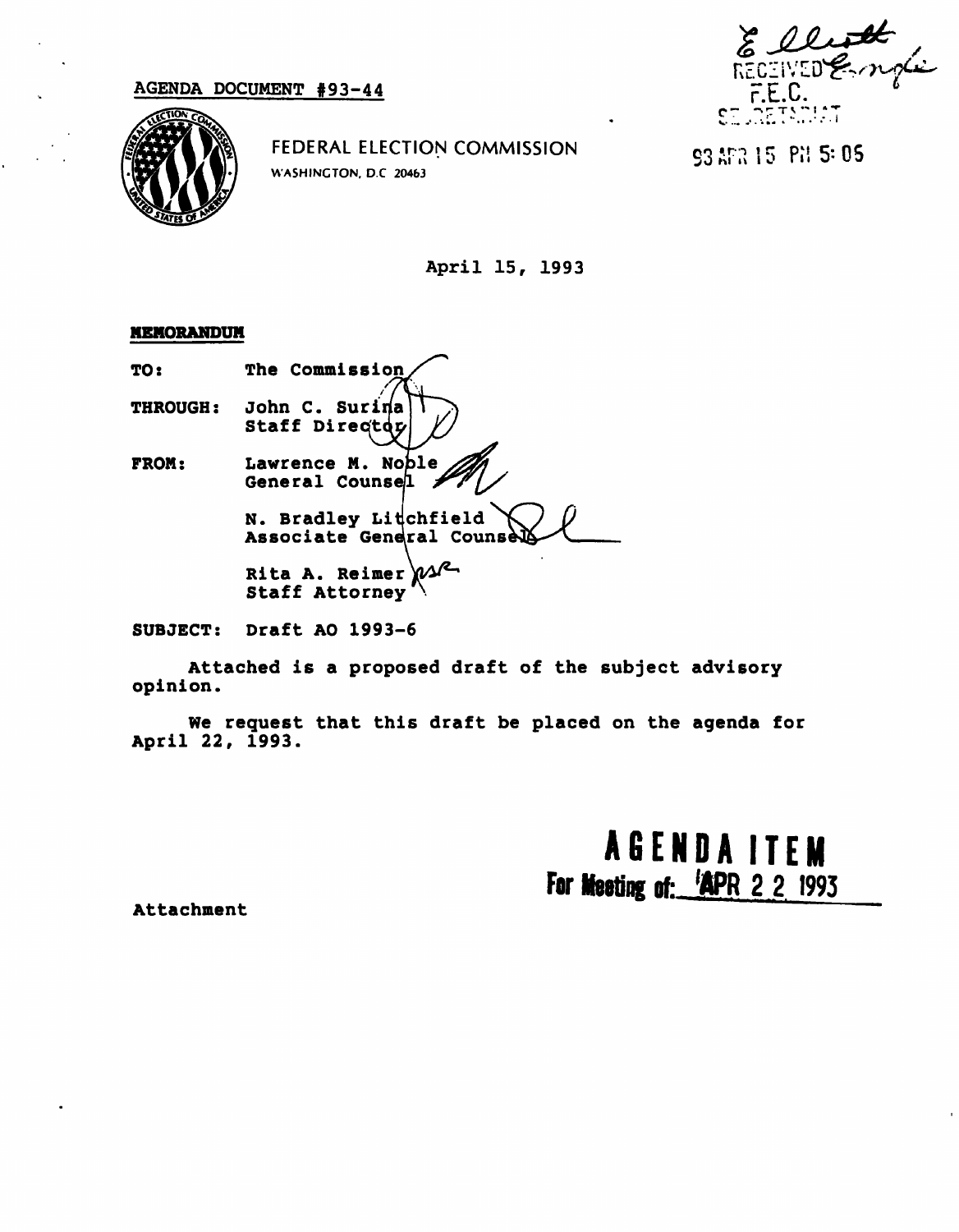### ADVISORY OPINION 1993-6  $93 APR 15 PH 5: 06$

J. Breck Tostevin, Treasurer Citizens for Congressman Panetta Post Office Box 2703 Monterey, CA 93940

# F.E.C. SECRETARIAT

RECEIVED

 $\mathbf{r}^{\star}$ 

Dear Mr. Tostevin:

1

 $\overline{\mathbf{2}}$ 

 $\overline{\mathbf{3}}$ 

4

5

6

7

8

9

10

11

 $12$ 

 $13$ 

14

15

16

 $17$ 

18

19

20

 $21$ 

 $22$ 

23

24

25

26

27

28

29

30

This responds to your letters dated March 15 and 25, 1993, that request an advisory opinion concerning application "" of the Federal Election Campaign Act of 1971, as amended ("FECA" or "the Act"), to certain uses of excess campaign funds by Citizens for Congressman Panetta ("the committee"), the authorized campaign committee of Leon E. Panetta.

You are the treasurer of the committee, which was designated as Mr. Panetta's principal campaign committee for the 1992 election cycle. Mr. Panetta served as a Member of Congress from January 1977 (the 95th Congress) through January 21, 1993 (a portion of the 103d Congress). He is currently Director of the Office of Management and Budget ("OMB").

You ask whether excess campaign funds held by the committee may lawfully be used for certain purposes. These include: (1) hotel lodging in Washington, D.C., for two weeks surrounding President Clinton's inauguration on January 20, 1993; (2) transportation to and from political party events in Mr. Panetta's former congressional district; (3) certain payments to non-profit tax exempt organizations; (4) salaries of those hired to prepare and file committee reports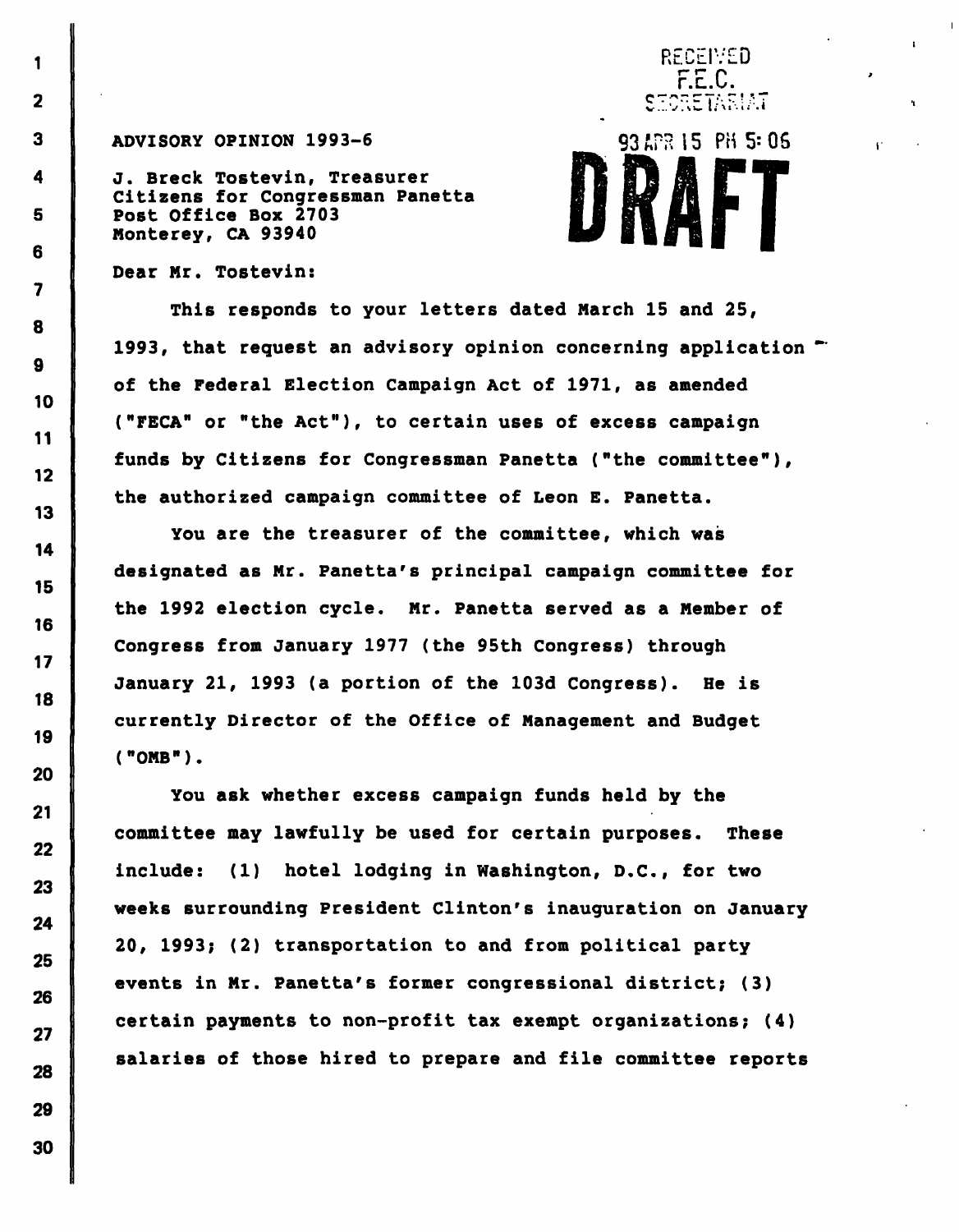AO 1993-6 Page 2

 $\mathbf{1}$ 

 $\overline{2}$ 

4

5

6

 $\overline{\mathbf{z}}$ 

8

9

10

 $11$ 

 $12$ 

 $13$ 

14

15

 $17$ 

18

19

20

 $21$ 

22

23

24

25

26

27

na

with the Commission; and (5) expenses incurred to maintain committee archives and for the storage of papers. These proposed expenditures will be considered in turn.

(1) Your letters state that, during the month of January, 1993, Mr. Panetta stayed with his family at a Washing-  $\frac{1}{100}$ ton, D.C. hotel for two weeks during the presidential inaugural period. (His family does not reside in the Washington, D.C. area.) On January 21, 1993, Mr. Panetta resigned from the office of U.S. Representative in order to be sworn in to his current position. The swearing in occurred on January 22, 1993. He remained with his family at the same hotel until January 29, 1993.

You explain that, prior to his being sworn in as Director of OMB, Mr. Panetta shared a rented townhouse with three other Members of Congress. Because the OMB legal counsel advised Mr. Panetta that a conflict of interest would arise if he were to continue to reside with members of the legislative branch, Mr. and Mrs. Panetta immediately began to look for other permanent living arrangements for him. Mr. Panetta was able to move to hew housing on January 29, 1993, when he vacated his lodging at the hotel.

You further explain that Mr. Panetta was required to vacate his office in the House of Representatives when he was sworn in as Director of OMB, that is, on January 22, 1993. He was not provided with transitional office space either by President Clinton's transition office or by OMB before his

 $\sim$   $\sim$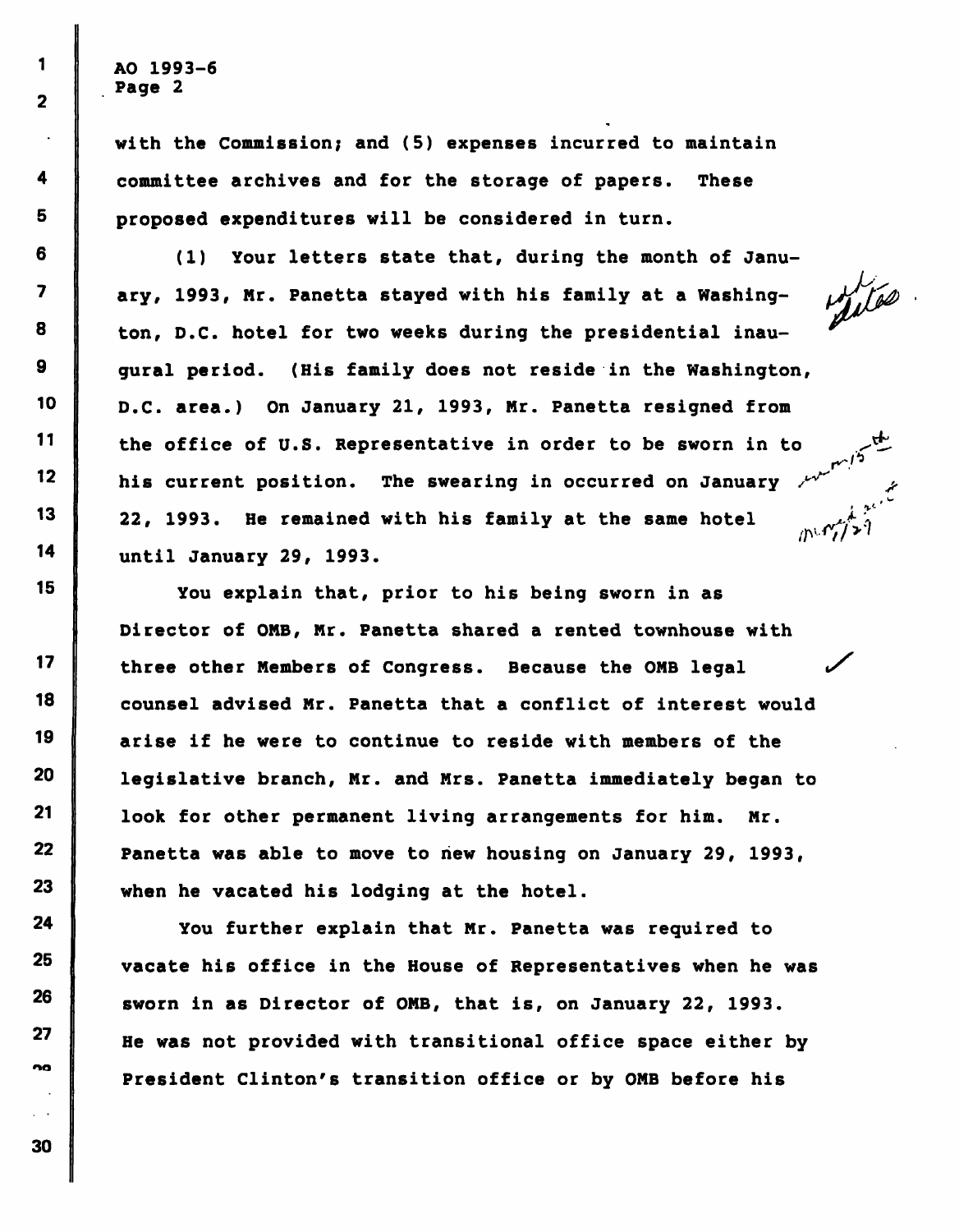AO 1993-6 Page 3

nomination as Director of OMB was approved.

The hotel space where Mr. Panetta stayed afforded him office space during the transition in order to hold necessary meetings as well as to have space in which to work during the transition period. This work included both OMB work, final elements of work from his congressional office, and work on the logistics of the move from the congressional office to OMB. The space was also used to entertain and meet with residents of the 17th Congressional District of\_ California who visited Washington, D.C. during this two week time-frame.

You ask whether the committee may pay the costs of the hotel space for the second week of use, i.e., from January 22 through January 29, 1993. As of January 22, Mr. Panetta no longer qualified as a holder of or candidate for Federal office. However, the space was used in part to wind down congressional business and to entertain constituents from Mr. Panetta's congressional district.

The applicable provision of the Act, 2 U.S.C. \$439a, "Use of contributed amounts for certain purposes," states:

Amounts received by a candidate as contributions that are in excess of any amount necessary to defray his expenditures, and any other amounts contributed to an individual for the purpose of supporting his or her activities as a holder of Federal office, may be used by such candidate or individual, as the case may be, to defray any ordinary and necessary expenses incurred in connection with his or her duties as a holder of Federal office, may be contributed to any organization described in section 170(c) of title 26, or may be used for any other lawful purpose, including transfers without limitations to any national, State, or local committee of any'political party; except that

29

30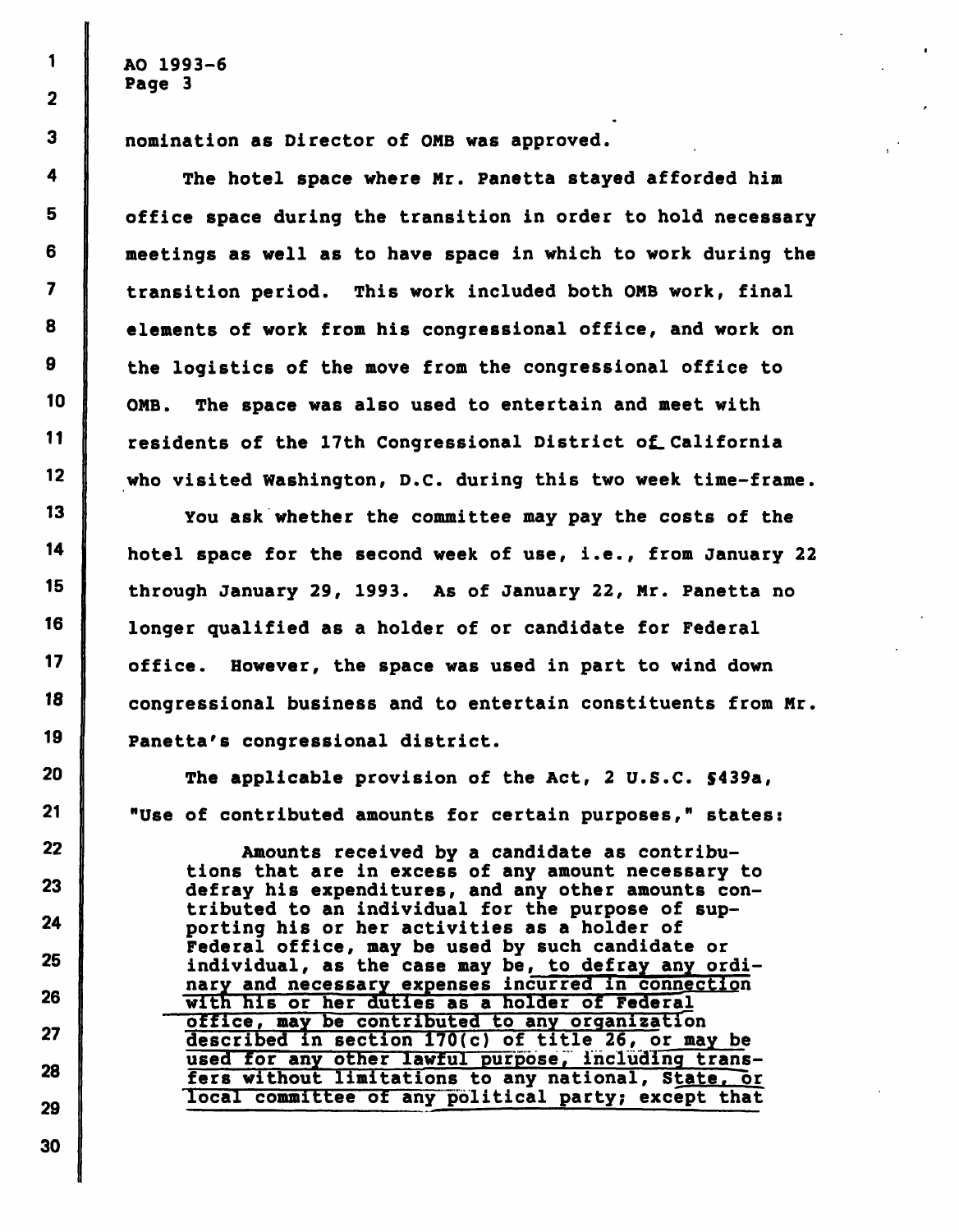$1 \parallel$  AO 1993-6 || Page 4<br>|

2

 $\boldsymbol{4}$ 

 $10$ 

 $\boldsymbol{9}$ 

13

21

# no such amounts may be converted by any person to any personal use, other than to defray any ordinary and necessary expenses incurred in connection with 5 his or her duties as a holder of Federal office. <sup>5</sup> ' v

 $\begin{array}{c} \text{A} \end{array}$  "Excess campaign funds" are defined in Commission regulations  $\setminus$ **as "amounts received by a candidate as contributions which he**  $\int \mathcal{U}$  $\overline{8}$  or she determines are in excess of any amount necessary to defray his or her campaign expenditures." 11 CFR 113.1(e). .... . / d O r The Commission has issued numerous advisory opinions that  $\tilde{V}$  $\int_{1}^{q^0}$  dec **11** emphasize the wide discretion candidates and their agents may  $12$  exercise in making expenditures for the purpose of influencing the candidate's nomination or election. See Advisor 14 Opinion 1988-13 and opinions cited therein.

<sup>15</sup> "Federal office" for purposes of the FECA is defined as "the office of President or Vice President, or of Senator or 17 Representative in, or Delegate or Resident Commissioner to, 18 the Congress." 2 U.S.C.  $\texttt{S431(3)}$ , 11 CFR 100.4. Thus Mr. 19 Panetta's current position, Director of OMB, is not con-20 sidered a "Federal office" for purposes of 2 U.S.C. \$439a.

 The Commission notes that Mr. Panetta was a Member of 22 Congress on January 8, 1980. Had he not served in the 103d 23 Congress, he would have qualified as a "grandfathered" Member  $24$  and thus been eligible to convert excess campaign funds to 25 **Personal use.** $\frac{1}{4}$  His service in the 103d Congress means that

OK

30

<sup>27 | 1/</sup> The Federal Election Campaign Act Amendments of 1979, Pub. L. 96-187, amended 2 U.S.C. S439a to prohibit any candidate oq I or Member of Congress not in office on January 8, 1980 from converting any excess campaign funds to personal use, but allowed uses of such funds for the purposes set out in the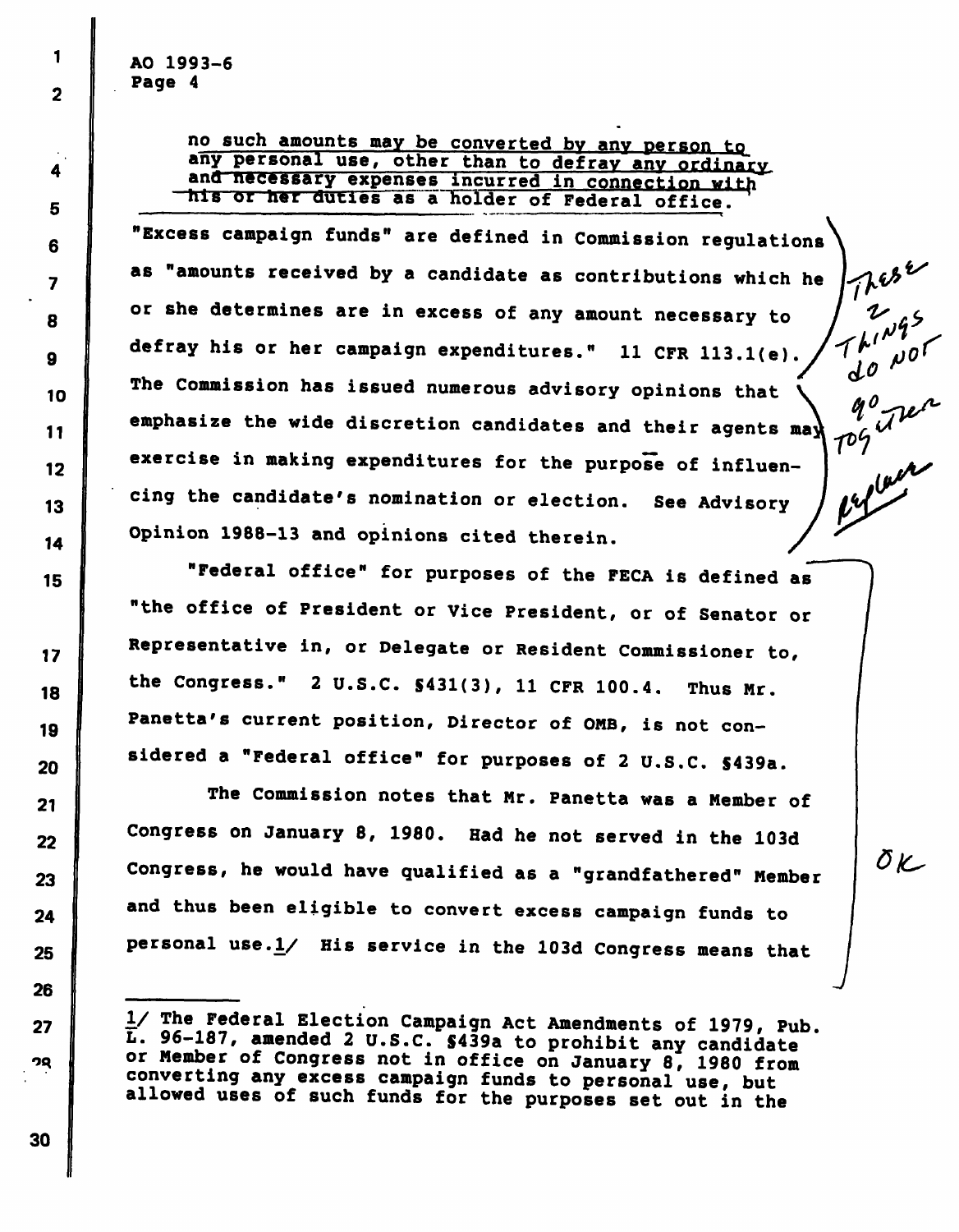AO 1993-6 Page 5

 $\frac{v}{c}$ 

1

 $\overline{\mathbf{2}}$ 

 $\mathbf{3}$ 

4

5

6

Visible

**PASS** 

10

 $11$ 

 $12<sub>2</sub>$ 

 $13$ 

14

15

16

 $17$ 

18

19

20

 $21$ 

22

23

24

25

26

27

28

he no longer qualifies under the "grandfather" provision and therefore may not convert any campaign funds to personal use. The question thus becomes which of the proposed expenditures are permissible under 2 U.S.C. \$439a, and which would constitute a prohibited personal use.  $^{11}$   $^{11}$   $^{11}$   $^{11}$   $^{11}$   $^{11}$   $^{11}$   $^{11}$   $^{11}$   $^{11}$   $^{11}$   $^{11}$   $^{11}$   $^{11}$   $^{11}$   $^{11}$   $^{11}$   $^{11}$   $^{11}$   $^{11}$   $^{11}$   $^{11}$   $^{11}$   $^{11}$   $^{11}$   $^{11}$   $^{11}$   $^{11}$   $^{11}$   $^{11}$   $^{11}$   $^{11$ 

;• , '• '

i  $\sim$ 

Y-

In Advisory Opinion 1981-2, the Commission concluded that a Member of Congress could pay from campaign funds the costs of a reception held for constituents on the day of the Member's swearing-in to office. The standard applied was whether the described activity had "an election influencing purpose, either retrospective or prospective." Also, in Advisory Opinion 1978-43, the Commission held that a former Member of Congress who had not sought re-election could use excess campaign funds to employ staff and pay incidental expenses for duties which were imposed by virtue of her having been a Member of Congress.

In Mr. Panetta's case, however, the space at issue was also used to provide lodging for his family, and for start-up activities in connection with his new position at OMB. In Advisory Opinion 1980-138, the Commission held that a nongrandfathered Senator-elect could not use campaign funds to

<sup>(</sup>Footnote 1 continued from previous page) statute. The Ethics Reform Act of 1989, Pub. L. 101-104, further amended this section to prohibit any Member of Congress who serves in the 103d or a later Congress from converting excess campaign funds to personal use as of the Mr. Panetta was sworn in as a Member of the 103d Congress on January 5, 1993.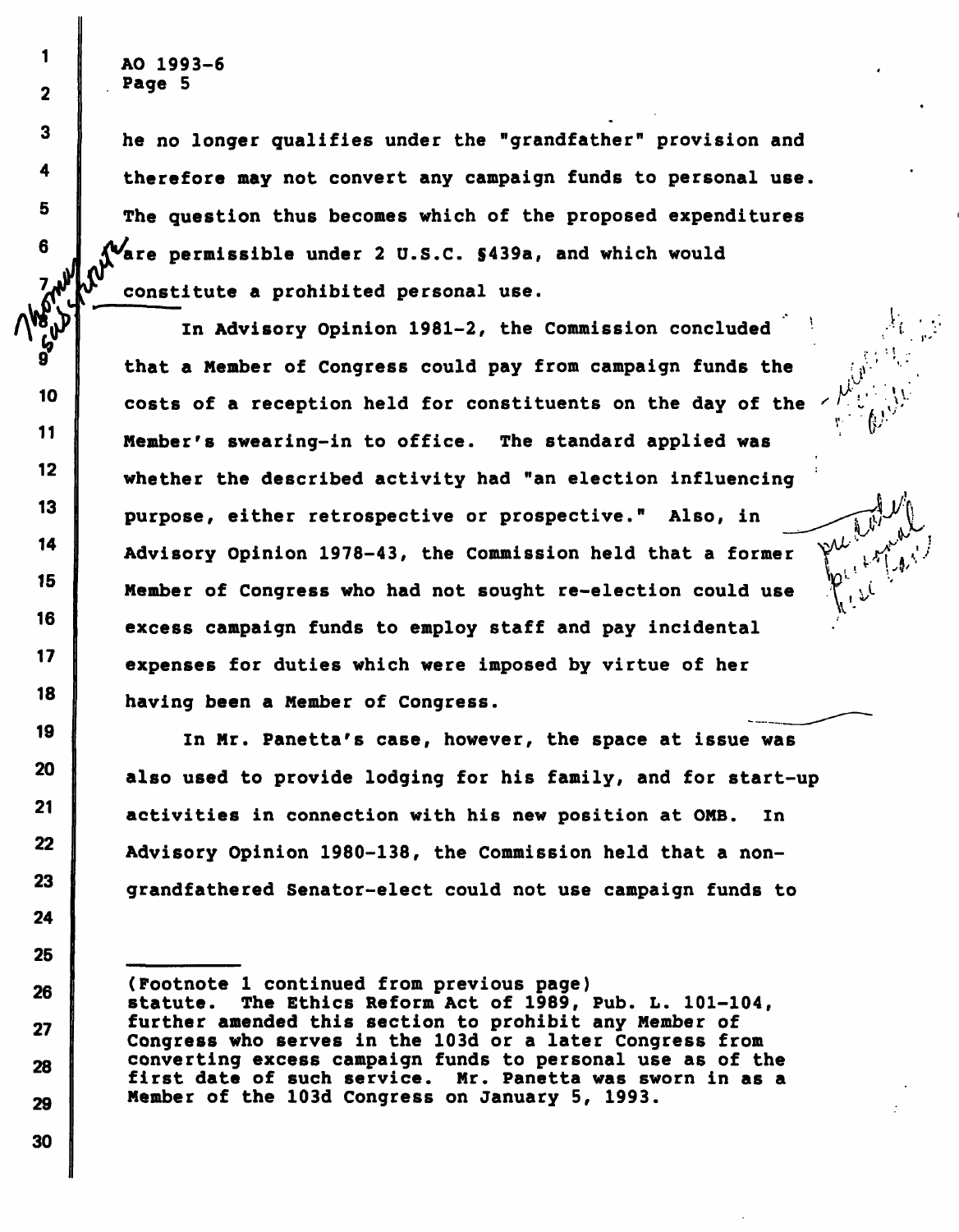AO 1993-6 A .; 7^ f'-' -" Page 6 7r  $\lambda \nu$  7r  $\lambda$  7r  $\lambda$  7r  $\lambda$  7r  $\lambda$  7r  $\lambda$  7r  $\lambda$  7r  $\lambda$  7r  $\lambda$  7r  $\lambda$  7r  $\lambda$  7r  $\lambda$  7r  $\lambda$  7r  $\lambda$  7r  $\lambda$  7r  $\lambda$  7r  $\lambda$  7r  $\lambda$  7r  $\lambda$  7r  $\lambda$  7r  $\lambda$  7r  $\lambda$  7r  $\lambda$  7r  $\lambda$  7r  $\lambda$  7r  $\lambda$  7r

 $\blacksquare$ 

 $\overline{2}$ 

4

8

9

13

15

19

 $21$ 

pay personal living expenses incurred during the period between the election and the date he would assume his Senate <sup>5</sup> office. Such expenses were considered as not "incidental" to  $6$  the election since they would exist regardless of the 7 outcome.

Applying these precedents, the Commission concludes that  $HOTE$ the committee may use excess campaign funds to pay for  $10$   $\parallel$  one-half of the cost of the hotel space used by Mr. Panetta  $\mathbf{I}$ / 11 for the period January 22-29, 1993. This conclusion reflects  $12$  the use of this space both to entertain residents of the 17th Congressional District of California, and to carry out a 14 portion of Mr. Panetta's congressional duties.

The Commission notes that these same precedents control expenditures from excess funds to pay for the initial week's 17 cost, when the space was similarly used to lodge Mr. Panetta  $18$  and his family, as well as to entertain constituents and for transition work on both congressional and ONE matters. Thus,  $20$  the committee may use excess funds to pay one-half of Mr. Panetta's total hotel expenses during the overall two-week 22 period.

23 (2) Your second question involves certain costs of  $24$  travel by Mr. Panetta. You ask whether committee funds may  $25$  be used to cover the costs of Mr. Panetta's travel to and  $26$  from events such as a Democratic party event held in his former district to honor him for his past congressional service.

27

nq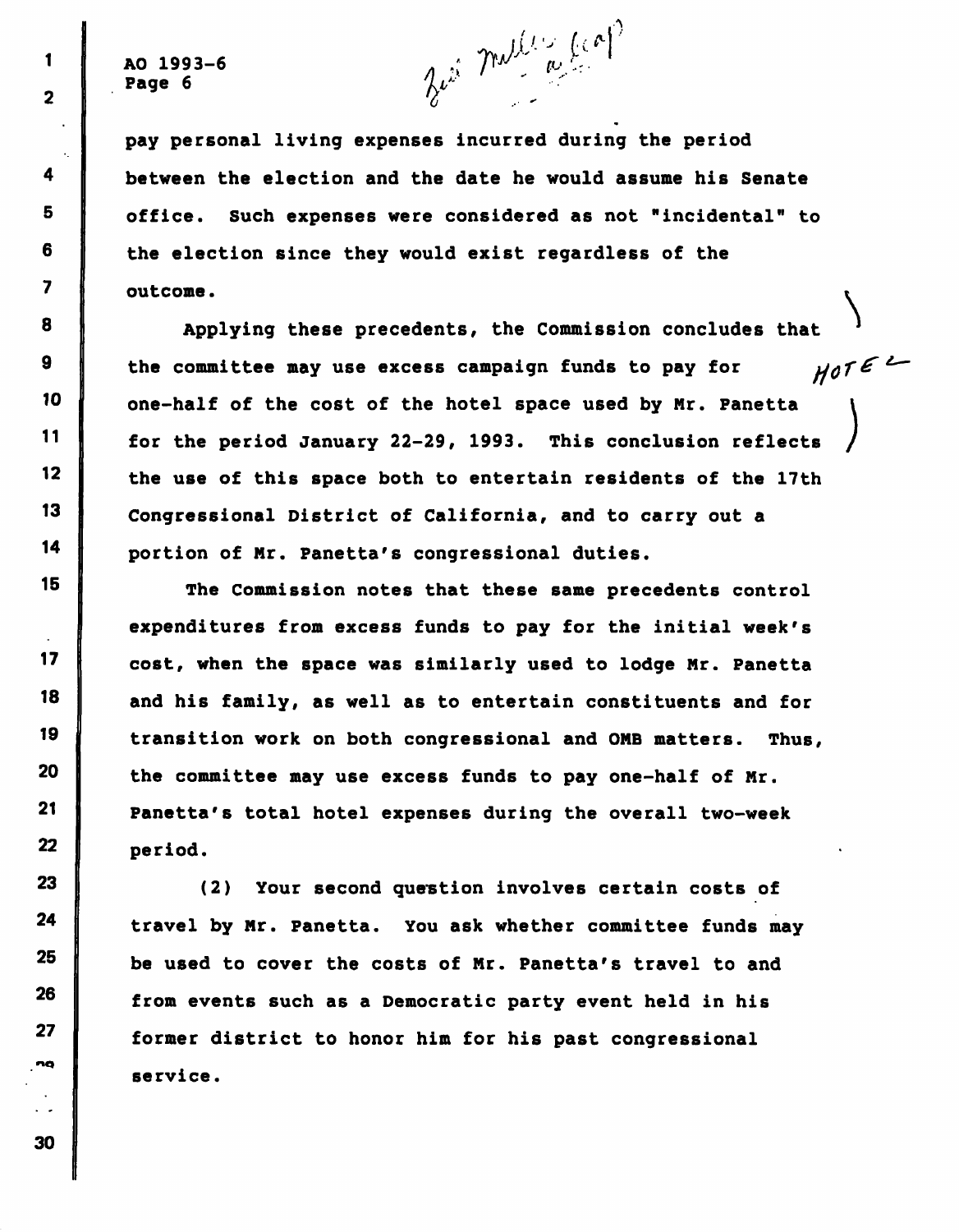$1 \parallel$  AO 1993-6  $\begin{array}{c|c} \text{ } & \text{Page} & \text{?} \end{array}$ 

The Act allows unlimited contributions or transfers of excess campaign funds to any national, State, or local committee of any political party. See 11 CFR 113.2(c). The Commission notes that the events at which Mr. Panetta is asked to appear may be fundraisers for the party organization that invites him. If so, expenses incurred in connection  $9$   $\parallel$  with his attendance would qualify as contributions or dona-10 tions to the appropriate party committee(s), and may appropriately be paid from excess campaign funds.

12 There may be other events, however, where Mr. Panetta's appearance is either not connected with political party fundraising, or where he combines fundraisip^, OMB (or other Governmental) business, and personal activity on the same 16 trip. Based on the particular circump tances involved, 17 expenses incurred for these trips  $\cancel{z}$  ould be characterized as 18 personal or mixed use. If the  $x$ rip is for mixed purposes, 19 campaign funds may be used/to pay no more than the percentage 20 of the travel costs that/reflects the time Mr. Panetta spends 21 in connection with po $\chi$ itical party activity as compared to 22 that spent on other/activities. For purposes of determining 23 this ratio, any  $\gamma$ ay on which Mr. Panetta spends a significant amount of time/on political party activities qualifies as a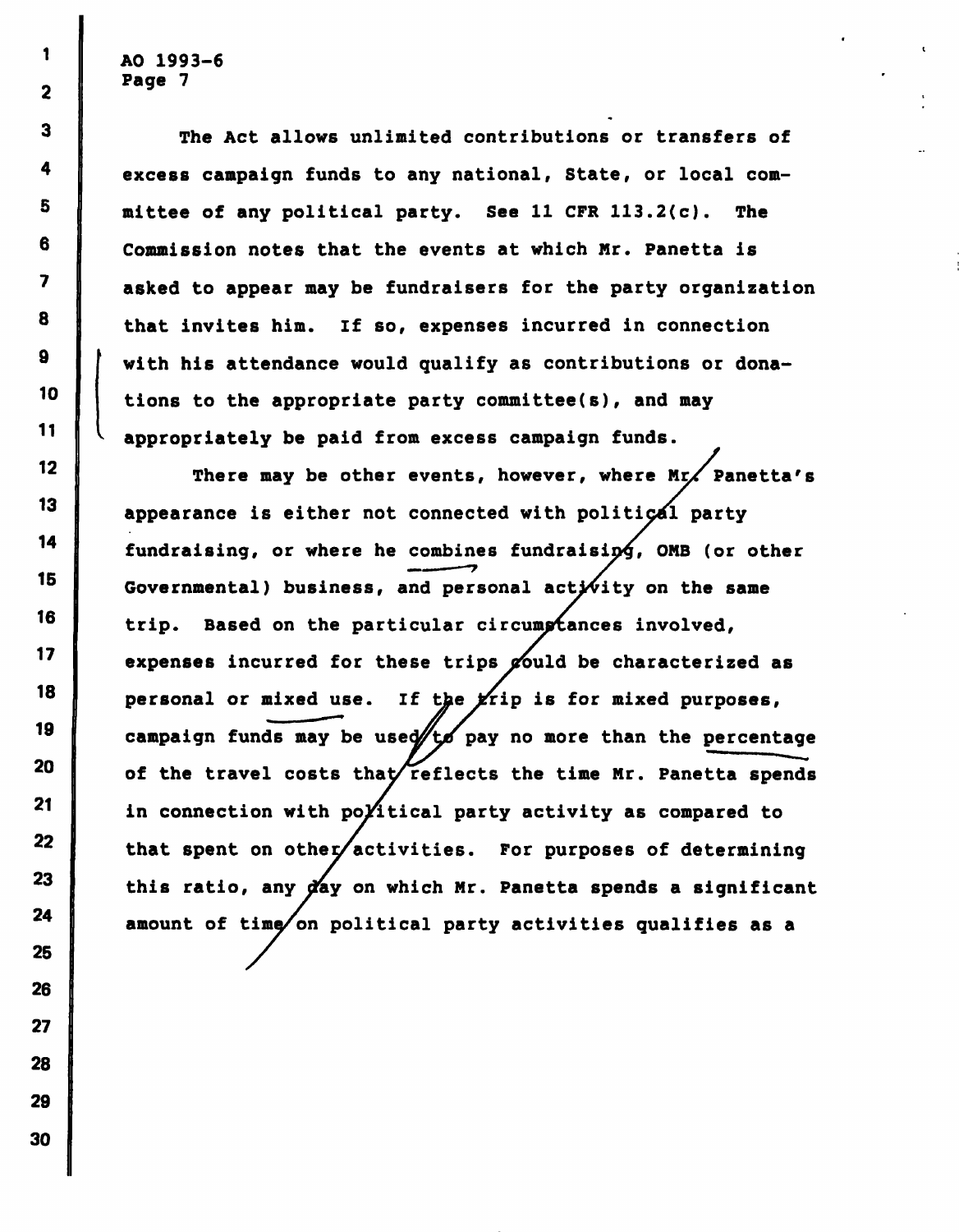! AO 1993-6 Page 8

non-personal use day.2/

(3) Your third question involves providing money to charitable non-profit organizations that are tax exempt under  $6$  | 26 U.S.C.  $$501(c)(3)$ . You state the money would be used for 7 such things as fundraising events, drives and membership fees.

 $9$  The Act at 2 U.S.C.  $$439a$  specifically states that <sup>10</sup> excess campaign funds may be contributed to any organization 11 described in  $$170(c)$  of title 26. Since section  $170(c)$  includes tax exempt  $$501(c)(3)$  organizations, excess campaign funds may be freely donated to such organizations.3/

14 The Commission concludes, however, that charitable 15 contributions, as referred to in 2 U.S.C. \$439a, does not include the payment of dues or other membership fees on <sup>17</sup> behalf of a person who is not a Federal candidate or officeholder. Members of Congress and candidates for Federal office may join various organizations in an effort to 20 **maintain contact with constituents and to stay current with** 

 $n_0$  | 3/ The Commission notes that some of your proposed recipients  $\ell$  $\overline{e}.g.$ , chambers of commerce, may not qualify as  $$501(c)(3)$ organizations.

I

 $\overline{2}$ 

<sup>2/</sup> The Commission notes that its campaign travel allocation regulations would not govern the situation you pose since Mr. Panetta is not a candidate for Federal office and since the 24 described travel by him would not be on behalf of any Federal candidate. See 11 CFR 106.3. Furthermore, the exemption for <sup>25</sup> travel expenses on behalf of a political party committee is not implicated here since Mr. Panetta's expenses would be 6 reimbursed by the committee and not paid from his personal 27 funds. See 2 U.S.C.  $S431(8)(B)(iv)$ , 11 CFR 100.7(b)(8).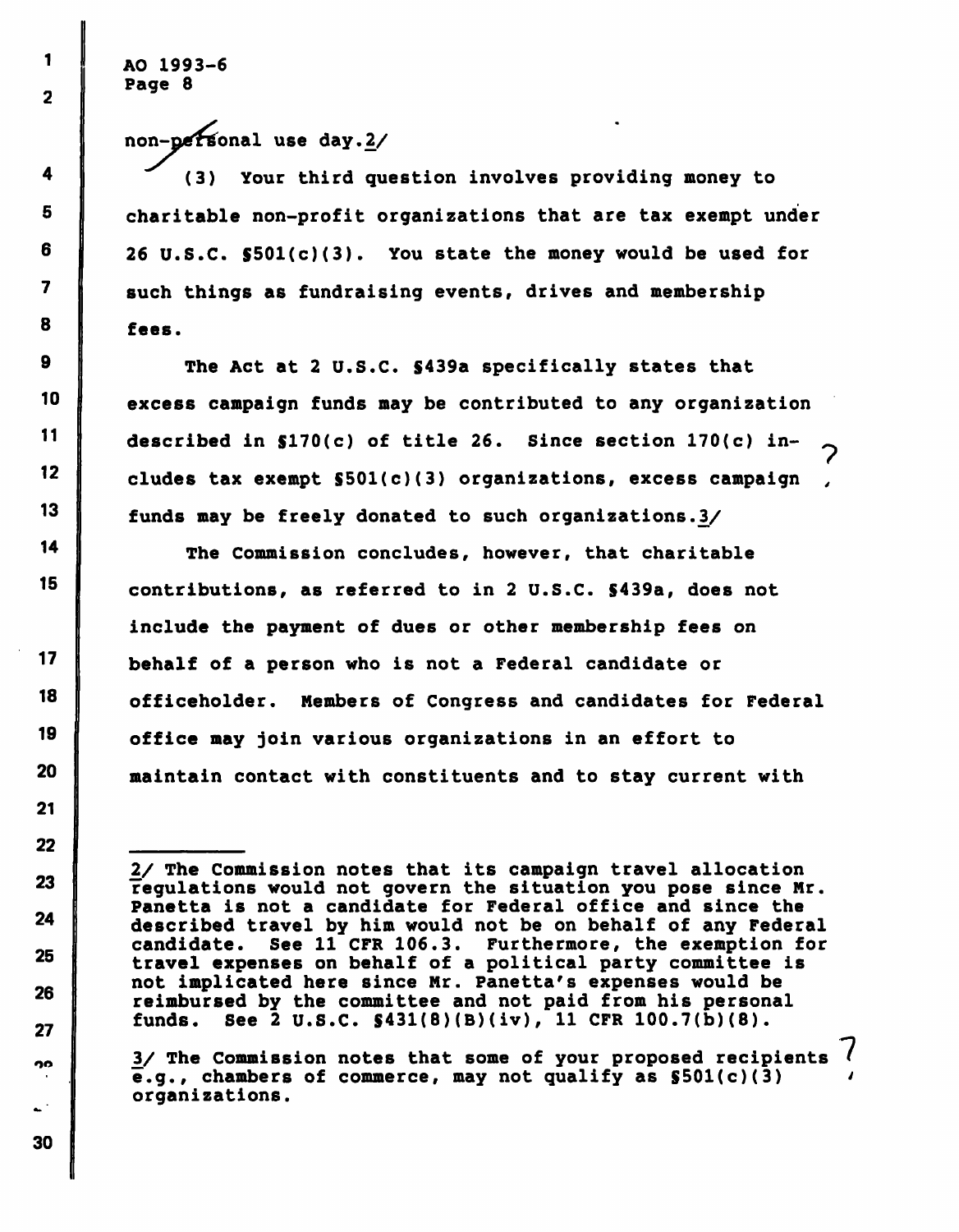$1 \parallel$  AO 1993-6  $2$  Page 9

 $3$  their interests. Paying these dues on behalf of a person 4  $\parallel$  is not a Federal candidate or officeholder under the FECA,  $\vert \hspace{.08cm} \gamma \hspace{.08cm} \vert$  $5$  however, would be a personal use in contravention of the Act.

(4) You next ask whether, since the "campaign remains intact," committee funds can be used to hire individuals to compile and complete campaign finance reports required under the FECA. Since complying with FECA reporting requirements  $10$  is appropriately considered to be an operating expenditure of  $11$  the committee, the Commission concludes that excess campaign funds may be utilized for this purpose.  $\partial \mathcal{L}$ 

(5) Your final question involves committee expenses incurred in maintaining campaign archiving and storage of papers, files and other materials, along with the telephone and clerical costs of winding down previous campaign <sup>17</sup> activity.

The Act requires campaign treasurers to retain copies of each statement and report, together with original back-up  $20$   $\parallel$  records, for three years after the report or statement is 21 filed. 2 U.S.C.  $$432(d); 11$  CFR  $102.9(c), 104.14(b)(2)$  and  $(3)$ . ּ' טו

23 These activities are operating expenses required by the Act that can be funded with excess funds. As the three year period for records expires, however, the retention and stor- $26$   $\parallel$  age costs will no longer be necessary to comply with the Act. Accordingly, the payment of such costs would reflect a purpose unrelated to the 1992 congressional campaign or any